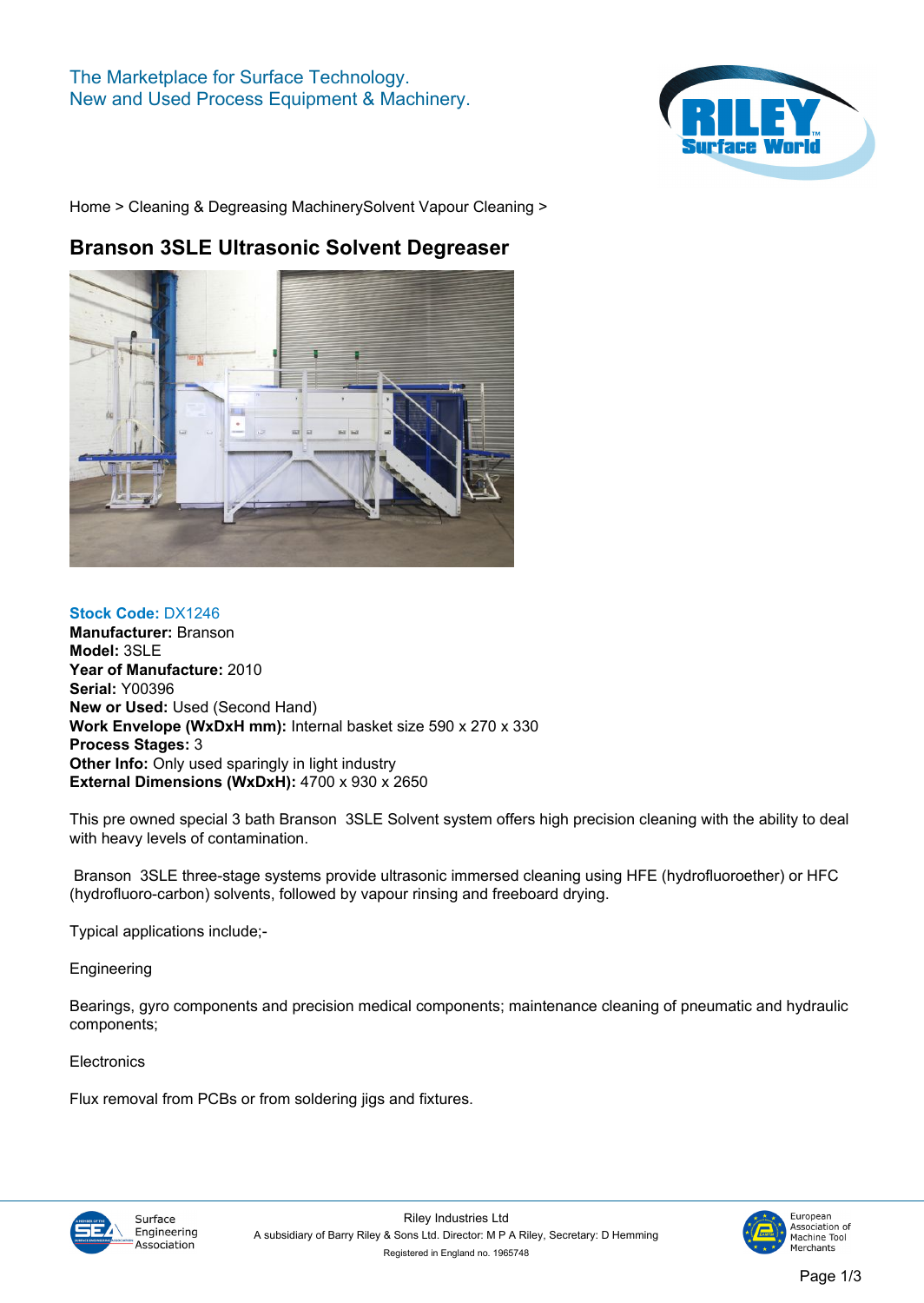

**[Home](https://www.rileysurfaceworld.co.uk) > [Cleaning & Degreasing Machinery](https://www.rileysurfaceworld.co.uk/cleaning_and_degreasing.asp)[Solvent Vapour Cleaning](https://www.rileysurfaceworld.co.uk/cleaning-vapour.asp) >**

## **Branson 3SLE Ultrasonic Solvent Degreaser**

**With the additional third tank still in this system, large quantities of dirt and oils can be taken up by the solvating agent, making the process particularly suitable for heavy duty ultrasonic cleaning applications such as the removal of polishing compounds, maintenance cleaning of power generation system components, and flux removal from PCBs, including no-clean and lead-free solder flux residues.**

**Machines general layout:**

**Tank 1:** 

**Still unit to concentrate and trap the contamination from tank 2, generates the vapour phase blanket across all the stages of the machine and provides the level control and auto top-up of the system.**

**Tank 2:** 

**Branson Series 7000, 1080 Watt ultrasonic immersion cleaning tank for the removal of gross contamination and dirt.**

**Tank 3:**

**Branson 3SLE Solvent system Provides a heated solvent rinse station to remove any residual chemistry from the main cleaning tank in stage 2**

**The Branson 3SLE Solvent system**

**Automation of the ultrasonic cleaning process is governed through the inbuilt Siemens S7 PLC system and HMI operator panel which reduces running costs with solvent systems by assuring consistent, repeatable quality, reducing reject rates, and increasing throughput.** 

**With automated systems further cost reductions result from controlling the speed of the baskets entry and withdrawal from the vapour zone, thus reducing solvent drag-out and losses to atmosphere caused by any disturbance of the vapour blanket.** 

**Features unique to Branson 3SLE systems include:**

**Triple coil reflux cooling, The primary dual 8°C cooling coils dampen and condense the vapour blanket returning the distilled clean solvent to the rinse tank, whist the secondary - 25°C circuit acts as a stop all to prevent any escape of the solvent for the system.Twin Pneumatic lift tables to present the basket to the roller track on the machines top for ease of loading.Twin sliding sealing lids, for when the machine is not in use.Quantity of large capacity 590 x 270 x 330 baskets.High level status indicator lights for remote viewing. Vapour break, 150% freeboard area. Refrigerated gravity solvent water separator Solvent level monitoring with low level protection Pumped filtration and draining facilities. Large clean-out sump door to still tank.Heavy duty operator work platform with safety handrailFull length basket return conveyorFull length stainless steel bund tray**

**These enhanced feature ensure that the system is safe to use and fully compliant with environmental and safety legislation including the Solvent Emissions Directive (SED). These design features also mean that the Branson 3SLE system operates with low, predictable solvent usage and customers can enjoy low, predictable running costs.**